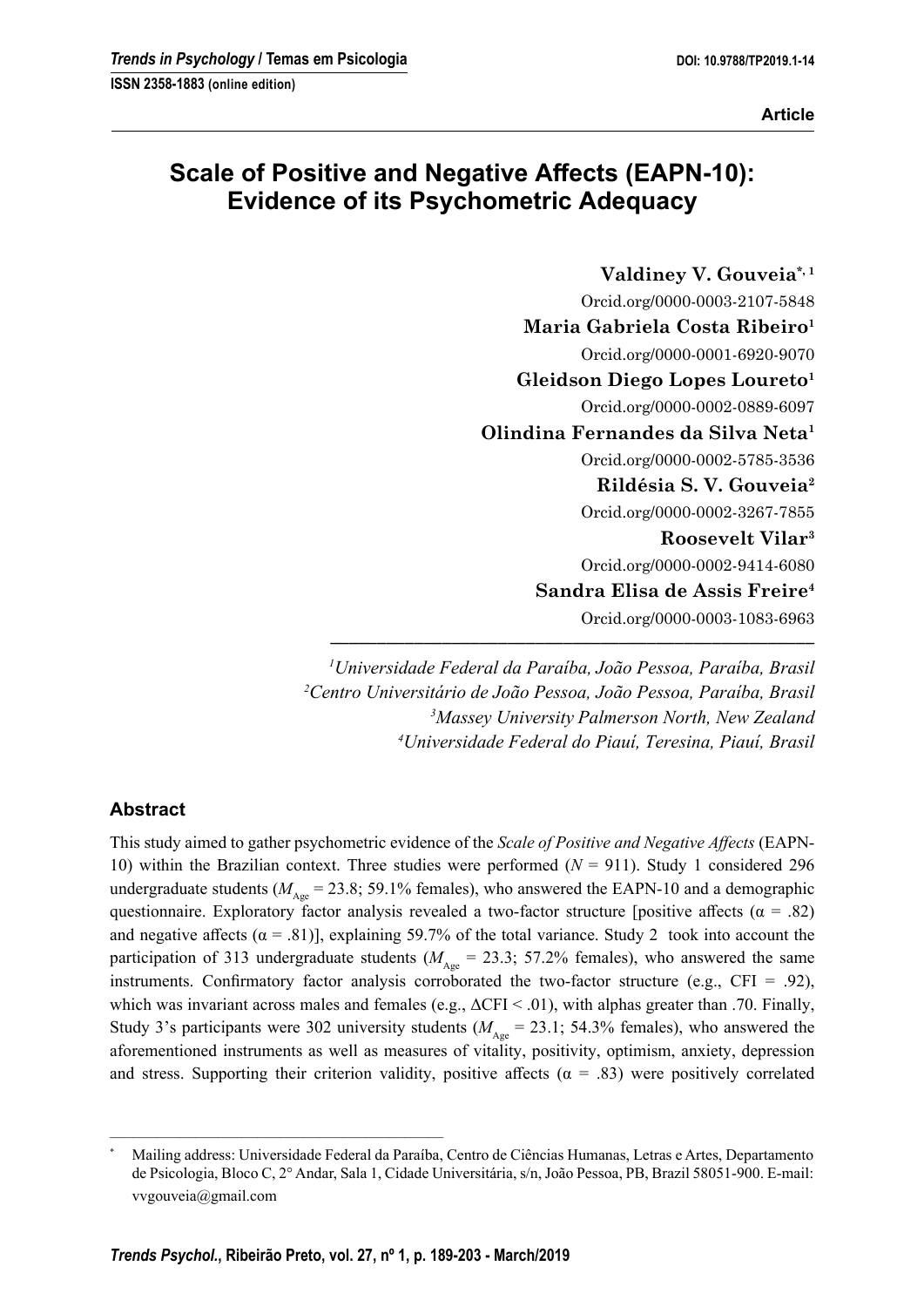with well-being indicators, and negative affects ( $\alpha$  = .80) were positively correlated with indicators of psychological discomfort. In conclusion, the EAPN-10 is a psychometrically adequate measure that can be employed to assess people's affects and their correlates within the Brazilian context.

**Keywords:** Affects, scale, positivity, vitality, anxiety, depression.

# **Escala de Afetos Positivos e Negativos (EAPN-10): Evidências de sua Adequação Psicométrica**

## **Resumo**

Este estudo objetivou reunir evidências psicométricas da *Escala de Afetos Positivos e Negativos* (EAPN-10) no contextobrasileiro. Realizaram-se três estudos. O *Estudo 1* considerou 296 estudantes universitários ( $M<sub>lode</sub> = 23,8; 59,1%$  mulheres), os quais responderam a EAPN-10 e perguntas demográficas. A análise fatorial exploratória revelou uma estrutura bifatorial [*afetos positivos* (α = 0,82) e *afetos negativos* (α = 0,81)], explicando 59,7% da variância total. No *Estudo 2* participaram 313 estudantes universitários  $(M<sub>1dd</sub> = 23.3; 57.2%$  mulheres), que responderam os instrumentos do estudo anterior. A análise fatorial confirmatória corroborou a estrutura bifatorial (e.g., CFI =  $0.92$ ), que se mostrou invariante entre homens e mulheres (e.g., ΔCFI < 0,01), tendo alfas superiores a 0,80. Por fim, o *Estudo 3* reuniu 302 estudantes universitários ( $M_{\text{Iddg}} = 23,1$ ; 54,3% mulheres), que responderam os instrumentos prévios e medidas de vitalidade, positividade, otimismo, ansiedade, depressão e estresse. Atestando evidências de sua validade de critério, os afetos positivos (α = 0,83) se correlacionaram positivamente com os indicadores de bemestar, enquanto os negativos ( $\alpha = 0.80$ ) o fizeram com aqueles de mal-estar psicológico. Conclui-se que a EAPN-10 é psicometricamente adequada, podendo ser empregada para conhecer os afetos e seus correlatos no contexto brasileiro.

**Palavras-chave**: Afetos, escala, positividade, vitalidade, ansiedade, depressão.

# **Escala de Afectos Positivos y Negativos (EAPN-10): Evidencias de su Adecuación Psicométrica**

## **Resumen**

Este estudio ha tenido como objetivo reunir evidencias psicométricas de la *Escala de Afectos Positivos y Negativos* (EAPN-10) en el contexto brasileño. Se realizaron tres estudios. El *Estudio 1* consideró 296 estudiantes universitarios ( $M_{\text{Edad}}$  = 23.8, 59.1% mujeres), que contestaron a la EAPN-10 y preguntas demográficas. El análisis factorial exploratorio ha indicado una estructura bifactorial [afectos positivos (α = .82) y afectos negativos (α = .81)], explicando el 59.7% de la varianza total. En *Estudio 2* reunió 313 estudiantes universitarios ( $M_{\text{Edd}}$  = 23.3, 57.2% mujeres), que contestaron los instrumentos del estudio anterior. El análisis factorial confirmatorio ha corroborado la estructura bifatorial (CFI = .92), que se mostró invariante entre varones y mujeres (ΔCFI < .01), con alfas superiores a .70. Por último, el *Estudio 3* contó con 302 estudiantes universitarios ( $M_{\text{Edd}} = 23.1$ , 54.3% mujeres), que contestaron a los instrumentos previos y medidas de vitalidad, positividad, optimismo, ansiedad, depresión y estrés. Confirmando evidencias de validez de criterio, los afectos positivos ( $\alpha = .83$ ) se han correlacionado positivamente con los indicadores de bienestar, mientras que los negativos ( $\alpha$  = .80) lo hicieron con aquellos de malestar psicológico. Concluyendo, la EAPN-10 se ha mostrado psicometricamente adecuada, pudiendo ser empleada para conocer los afectos y sus correlatos en el contexto brasileño.

**Palabras clave**: Afectos, escala, positividad, vitalidad, ansiedad, depresión.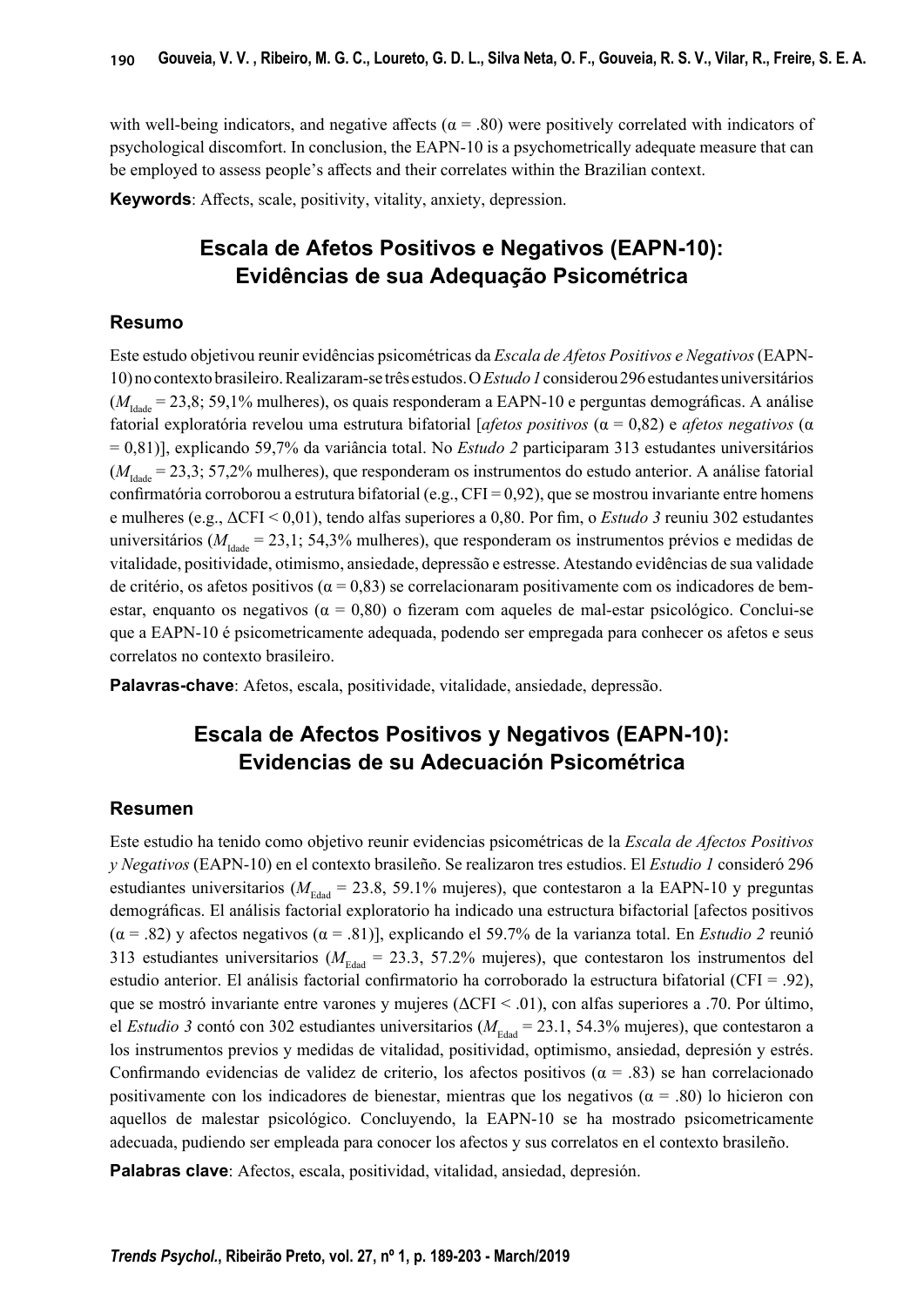Affects refer to an internal emotional state, which can be intense and related to a specific stimulus (i.e., emotion) or less intense and lacking identification of the source (i.e., mood; Cohen, Pham, & Andrade, 2008; Russell & Carroll, 1999). Along these lines, affects are of two main types, *positive* and *negative*, and are characterized according to their frequency, intensity and stability in the perception of those who experience them (Diener & Emmons, 1984; Lyubomirsky, King, & Diener, 2005).

*Positive affects* encompass the diverse feelings people experience when situations are favorable; in contrast, *negative affects* refer to the experience of feelings resulting from unfavorable events. In this sense, positive affects involve momentary states, such as amusement; and long-term feelings, such as satisfaction with life (Diener, Presman, Hunter, & Delgadillo-Chase, 2017). Optimism, which includes positive expectations as to the future, can also be included among positive affects (Alarcon, Bowling, & Khazon, 2013). In contrast, negative affects involve states that are more momentary, such as anger and preoccupation, yet they also involve feelings that can be longer lasting and more persistent, such as depression (Diener et al., 2017).

This model of affects is based on twodimensional/circumplex theories of emotion that are founded upon positive and negative valences/affects (Larsen & Diener, 1992; Russell, 2003). From this perspective, the component of the feeling is conceived in terms of two directions: the emotion is positive when the feeling is pleasant; or negative, when the experience of a certain event is unpleasant (Sander, 2013). Nonetheless, the valence dimension is not limited to the component of the feeling, given that it depends on the manner in which the situation is assessed and can thus produce an ambiguous evaluation, for the relationship between the occasioned situations does not always exist (Scherer, 2001; Silvia, 2006). Hence, despite the fact that feelings are frequently considered positive or negative, it is acknowledged that the assessments of events and feelings can be ambivalent (Larsen, 2007).

One of the possible explanations for the ambivalence of affects could be associated with personality traits (Gaderman & Zumbo, 2007). Studies reveal that individuals who exhibit high scores in relation to positive affects also experience moments of preoccupation, frustration and sadness, that is, experiences of negative affects; nonetheless, shortly thereafter, there is a return to the previous levels of those affects (Zanon, Bastianello, Pacico, & Hutz, 2013). Along these lines, DeNeve and Cooper (1998) contended that the trait of extroversion is strongly associated with positive affects, while that of neuroticism is negatively associated, and such traits can contribute to understanding these variations.

Another point in relation to affects refers to the perspective recently proposed by Diener, Kanazawa, Suh, and Oishi (2015), who suggested that positive affects are an evolutionary adaptation, since happier individuals are more prone to engage in behaviors that promote survival and reproductive success. The above authors began with the hypothesis that positive affects were selected based on the experience of a positive mood and the absence of adverse stimuli; hence, happier people tend to engage in behaviors involving not only reinforcementbased learning but also stimulation of the current behavior. This mechanism is known as compensatory positive affect.

The perspective proposal by Diener et al.  $(2015)$  associates positive and negative affects with a psychological phenomenon that is vital to the individual: subjective well-being (Diener, 1984). It is made up of two sets of elements – emotional (positive and negative affects) and cognitive (satisfaction with life; Strack, Argyle, & Schwarz,  $1991$ ) – that are involved in healthy human psychological functioning, which is associated with other facets, such as optimism and vitality. For example, He, Cao, Feng, Guan, and Peng (2013) assessed the impact of dispositional optimism on the well-being of patients who had suffered burns, concluding that such optimism was an important predictor of reduced mental suffering and greater propensity for recovery. In another context, a longitudinal study correlated vitality and self-esteem with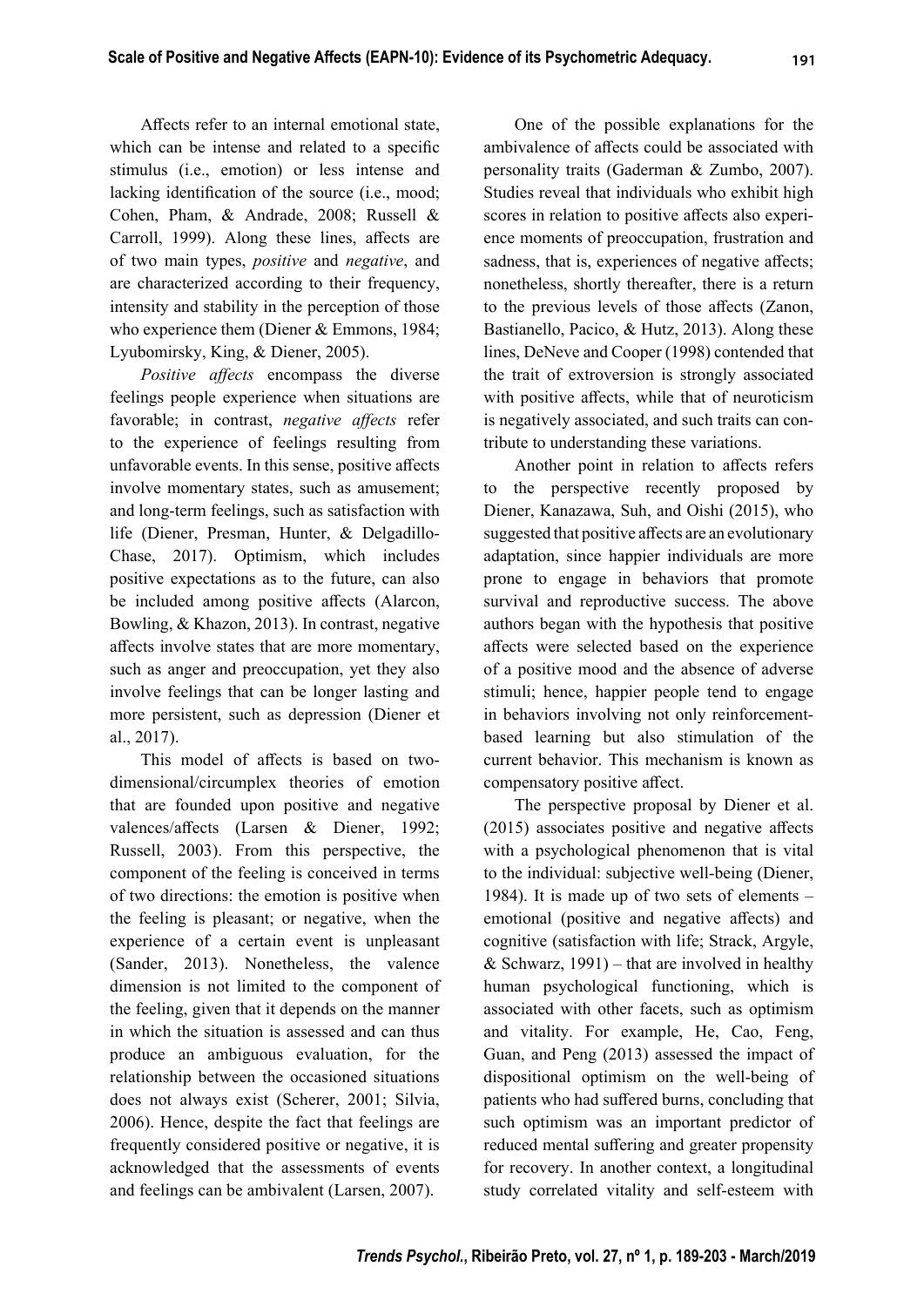increased levels of well-being (Wood, Linley, Maltby, Kashdan, & Hurling, 2011).

It seems evident that affects play an important role in increasing or decreasing subjective well-being; it is thus necessary to take them into consideration. Accordingly, one must quantify them, assessing the extent to which people exhibit them. To this end, the most well-known and most cited measure is the Positive and Negative Affect Schedule (PANAS), which was proposed by Watson, Clark, and Tellegen (1988). It is made up of 20 items that are equally distributed between the two types of affects, and has been adapted to the Brazilian context (Carvalho et al., 2013; Zanon & Hutz, 2014). In addition to the above measure, Zanon et al. (2013) developed and assessed the psychometric parameters of the Positive and Negative Affects Scale, which differs from the PANAS due to being composed of 20 items in the form of sentences, aiming at ensuring better comprehension of the affects. Nonetheless, despite the advances occasioned by these scales in studies within the Brazilian context, one requires a measure that is brief while also ensuring evidence of validity and internal consistency comparable with that of those measures.

Along the lines of the aforementioned, we propose a brief measure (i.e., the Scale of Positive and Negative Affects  $-$  EAPN-10; abbreviation in Portuguese), gathering evidence of its presumably two-factor structure and of the internal consistency of those factors. This measure features ten items that are equally distributed between positive (happy, satisfied, fun, optimistic and joyful) and negative affects (depressed, frustrated, angry, worried and unhappy). The scale is based on the study by Diener and Emmons (1984), which identified its structure based on the participants' daily responses concerning their assessment of the moods they experienced on a day-to-day basis; furthermore, in selecting the affects, we adopted the theoretical viewpoint that they are not totally independent, as has been suggested (Watson et al., 1988), although they do amount to legitimate dimensions.

## **The Present Study**

This article presents a brief measure for assessing positive and negative affects, demonstrating its psychometric adequacy for research in Brazil. Specifically, the study sought to: (a) come to know the factor structure of the EAPN-10, also gathering evidence of its internal consistency (*Study 1*); (b) test the adequacy of the two-factor structure, assessing its factorial invariance (*Study 2*); and, lastly, (c) discover the correlation between the affects and subjective well/ill-being variables (*Study 3*).

## **Study 1: Evidence of the Factorial Validity and Reliability of the EAPN-10**

This study was the first to assess the factor structure of the EAPN-10 and check the internal consistency (Cronbach's alpha and homogeneity) of its factors. Nonetheless, at the time, we decided to focus on exploratory analyses, checking whether the two factors could emerge without any imposition.

## *Method*

**Participants**. The present study took into account the participation of 296 undergraduate students of three academic areas (natural sciences, human sciences and health sciences) at a public university in João Pessoa (Pernambuco, Brazil). Most of the participants were female (59.1%), single (84.1%), and Catholic (24.1%) or Protestant (22%), perceiving themselves as belonging to the middle class (26.6%) or lower middle class (18.1%); they had a mean age of 23.8 years (*SD* = 7.25; ranging from 18 to 55 years old), describing themselves as moderately religious ( $M = 2.72$ ;  $SD = 0.95$ ;  $0 = Not$ *religious* and 5 = *Extremely religious*). It was a convenience sample made up of people who were present in the classroom and voluntarily consented to participate.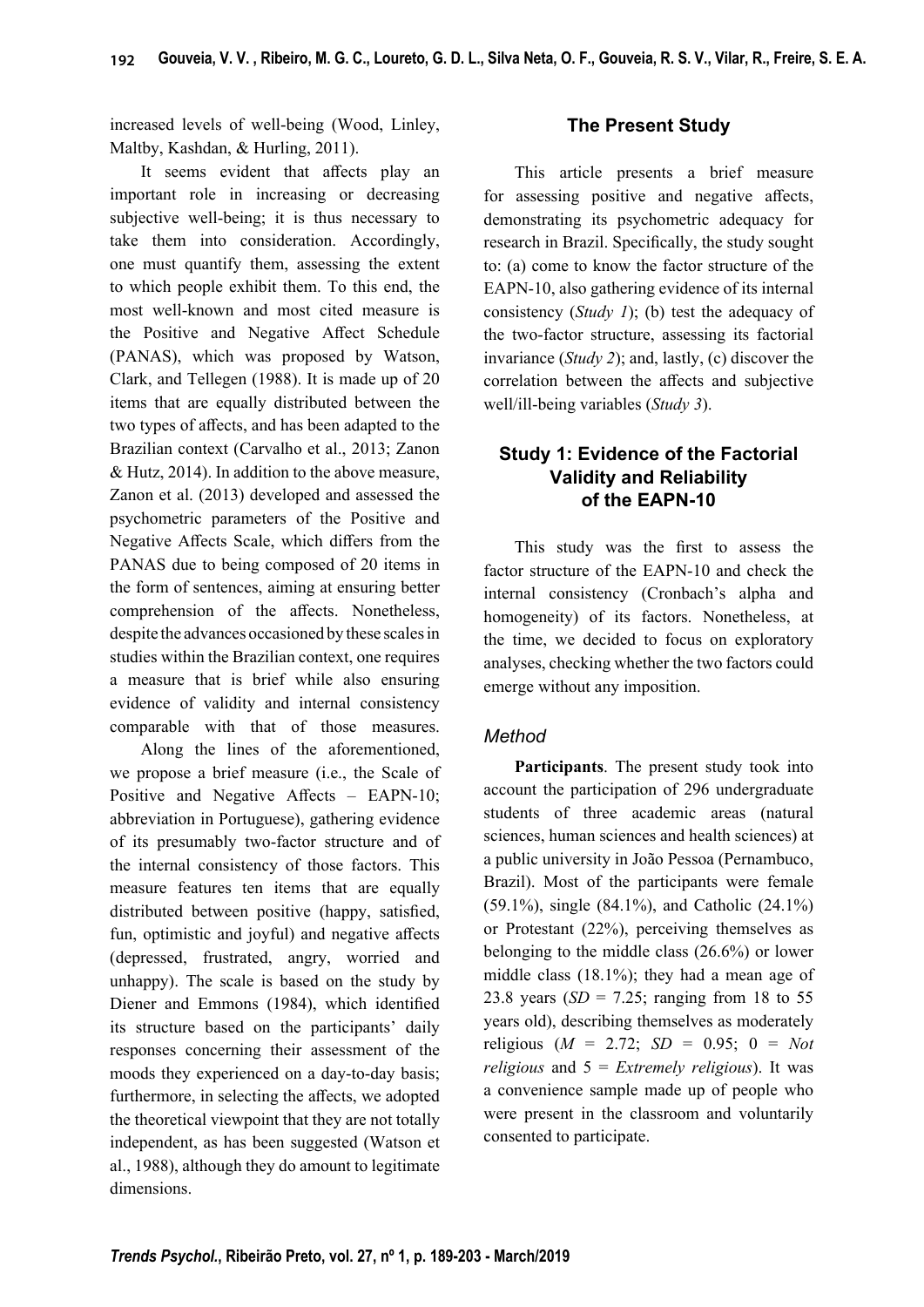#### *Instruments*

**Scale of Positive and Negative Affects** (EAPN-10). This measure was developed by the authors of the present article, based on a study by Diener and Emmons (1984) in which they sought to discover the correlation between positive and negative affects. On the occasion, following the Daily Day procedure, they aimed to know the frequency of the feelings experienced by the participants daily, weekly and/or monthly, arriving at a list of nine adjectives/affects. Reis, Sheldon, Gable, Roscoe, and Ryan (2000) employed the same list of adjectives to assess the valence of the positive (happy, joyful, satisfied and fun) and negative (depressed, worried, frustrated, angry and unhappy) affects. Accordingly, the above list of affects was adopted here, adding the adjective *optimistic* to the group of positive aff ects so as to ensure a balanced number of positive and negative affects. Subsequent to reading each affect, the participants indicated the extent to which they had experienced it recently, on a seven-point Likert scale ranging from 1 (*Never*) to 7 (*Very frequently*).

*Demographic Questionnaire*. In this section, the participants responded to a list of questions related to their demographic characteristics (age, sex, socioeconomic class, religion and religiosity).

**Procedure**. We contacted the professors of the academic disciplines, requesting authorization to administer the questionnaires to the students that were present. Three trained test administrators were responsible for this activity, informing those present of the study's objective, letting them know that participation would be voluntary and assuring them that their responses would be anonymous. Data collection was conducted in a collective, classroom environment, although the responses were given individually. After reading the instructions as to how to answer the questionnaire, the administrators stayed in the classroom in order to monitor the process and clear up eventual doubts. We followed the ethical procedures compliant with Resolution 510/16, receiving the

approval of the corresponding Ethics Committee (CAAE: 70957517.0.0000.5188). On average, the participants took around ten minutes to complete their participation in the study.

**Data Analysis**. We employed SPSS (version 22) software to calculate the descriptive statistics (measures of central tendency, dispersion and frequency); multivariate analysis of variance (MANOVA) to know the discriminative power of the items; exploratory factor analysis (EFA) to check the dimensionality of the measure under study; and Cronbach's alpha and the average inter-item correlation  $(r_i)$  to assess the internal consistency of the resulting factors.

## *Results*

Initially, we checked the discriminative power of the EAPN-10's items, which were summed (inverting the scores of the negative aff ects), and, adopting the empirical median (*Md*  $= 43$ ) as the criterion, we defined the upper and lower criterion groups. By way of MANOVA, the group means for each item were compared, checking whether they would discriminate the participants with close magnitudes in the latent trait, which was confirmed [Wilks' Lambda  $(10.258) = 0.31$ ;  $p < .001$ ,  $\eta^2 = 0.69$ ]. The items discriminated individually, with the *satisfied* affect exhibiting the lowest power  $[F(1.267) =$ 5.07;  $p = .02$ ;  $\eta^2 p = 0.02$ ]; and the *angry* affect, the highest  $[F (1.267) = 85.86; p < .001; \eta^2 p =$ 0.24].

Having tested the discriminative power of the items, we sought to identify the EAPN-10's factor structure. First of all, we confirmed the adequacy of this type of analysis  $[KMO =$ 0.89 and Bartlett's Test of Sphericity  $\chi^2$  (45)  $= 1,191.00$ ;  $p < .001$ ], deciding to perform an analysis of the principal axes and adopting oblique rotation (*Oblimin*), without fixing the number of factors to be extracted. In this case, three criteria were adopted in order to make this decision: Kaiser, Cattell and Horn. According to the first criterion, two factors could be extracted, individually exhibiting values greater than 1 (4.63 and 1.34) and collectively explaining 59.7% of the total variance; considering the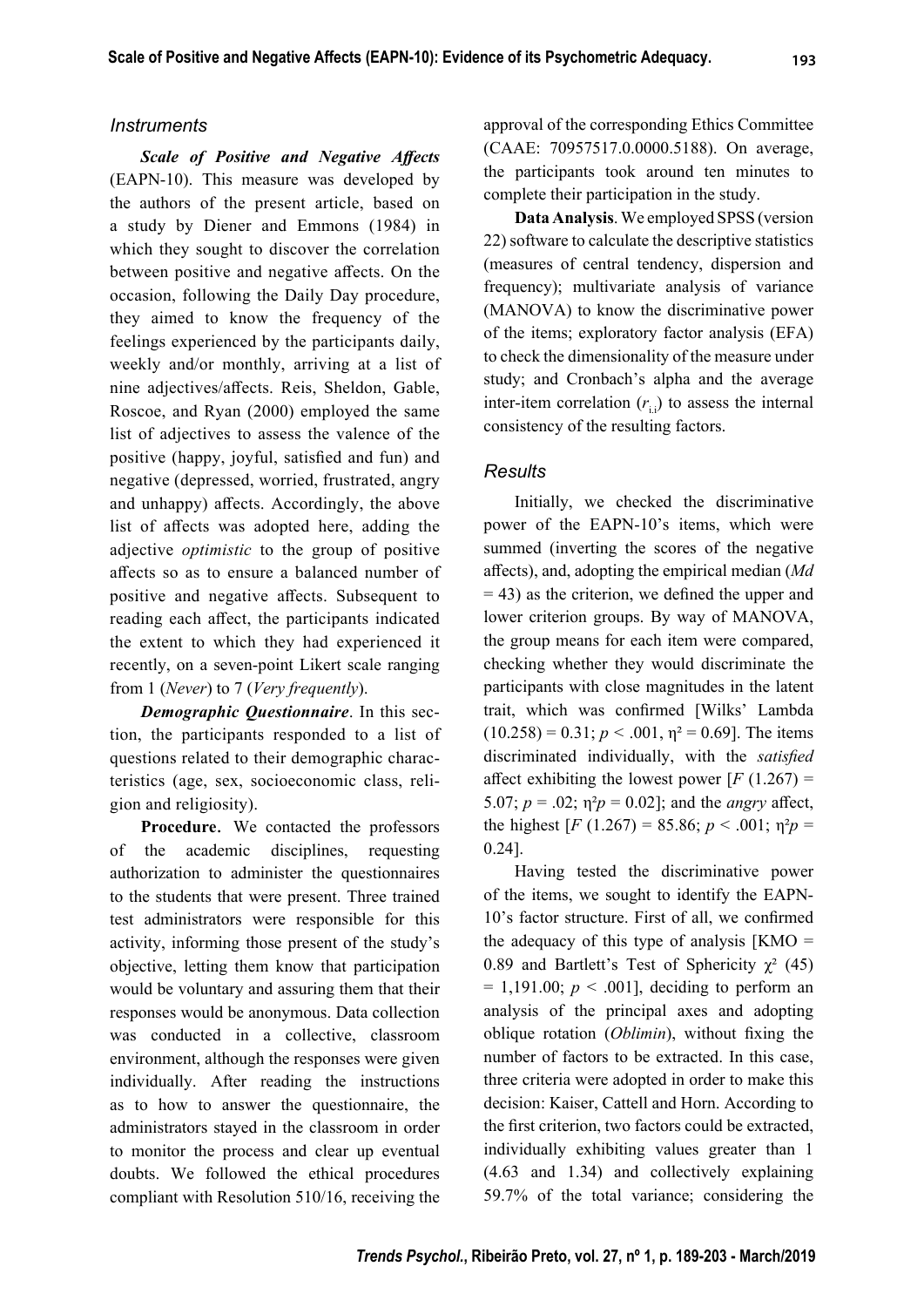Cattell criterion, two factors that stood out could also be extracted (Figure 1); and, lastly, employing the Horn criterion, accepting the parameters of the database (296 participants and

10 items) and conducting 1000 simulations, the two-factor structure was corroborated, since the third empirical value (0.79) was less than the simulated value (1.13).



**Figure 1. Graphic representation of individual eigenvalues (scree plot).**

In light of the preliminary evidence, we decided to extract two factors, consistent with the nature of the affects. The factor structure is shown in Table 1. It is worth emphasizing that all of the items exhibit saturations equal to or greater than 0.40. As one observes in the table, the first factor encompasses the *positive affects*, its items presenting saturations between 0.64 (*optimistic*) and 0.83 (*joyful*), while the second factor contains the *negative affects*, whose items display saturations ranging from 0.47 (*worried*) to 0.75 (*unhappy*).

With respect to the internal consistency of the affects factors, we calculated the Cronbach's alphas and the coefficients of homogeneity (average inter-item correlation  $[r_{i.}]$ ). The *positive aff ects* factor exhibited a Cronbach's alpha (α) of 0.82 and homogeneity of 0.49, ranging between 0.34 (*fun* and *satisfied*) and 0.62 (*fun* and *joyful*); and the *negative affects* factor,  $\alpha = 0.81$  and  $r_{\text{i}} =$ 0.45, ranging between 0.34 (*worried* and *angry*) and 0.62 (*unhappy* and *depressed*).

## *Partial Discussion*

This was the first study in which evidence was obtained concerning the factorial validity and internal consistency of the Scale of Positive and Negative Affects within the Brazilian context. Although Reis et al. (2000) did not check the factor structure of this measure, they did accept the two factors. Nonetheless, more recently Gouveia et al. (2003) suggested its twofactor structure, whose factors presented internal consistency coefficients close to those reported here *[positive affects*  $(\alpha = 0.81)$  and *negative affects* ( $\alpha$  = 0.71)]. Even so, such findings must be replicated, assessing whether this is the most suitable two-factor structure.

## **Study 2: Confirmatory Factor Analysis and Factorial Invariance of the EAPN-10**

This second study sought to confirm the adequacy of the two-factor structure of affects,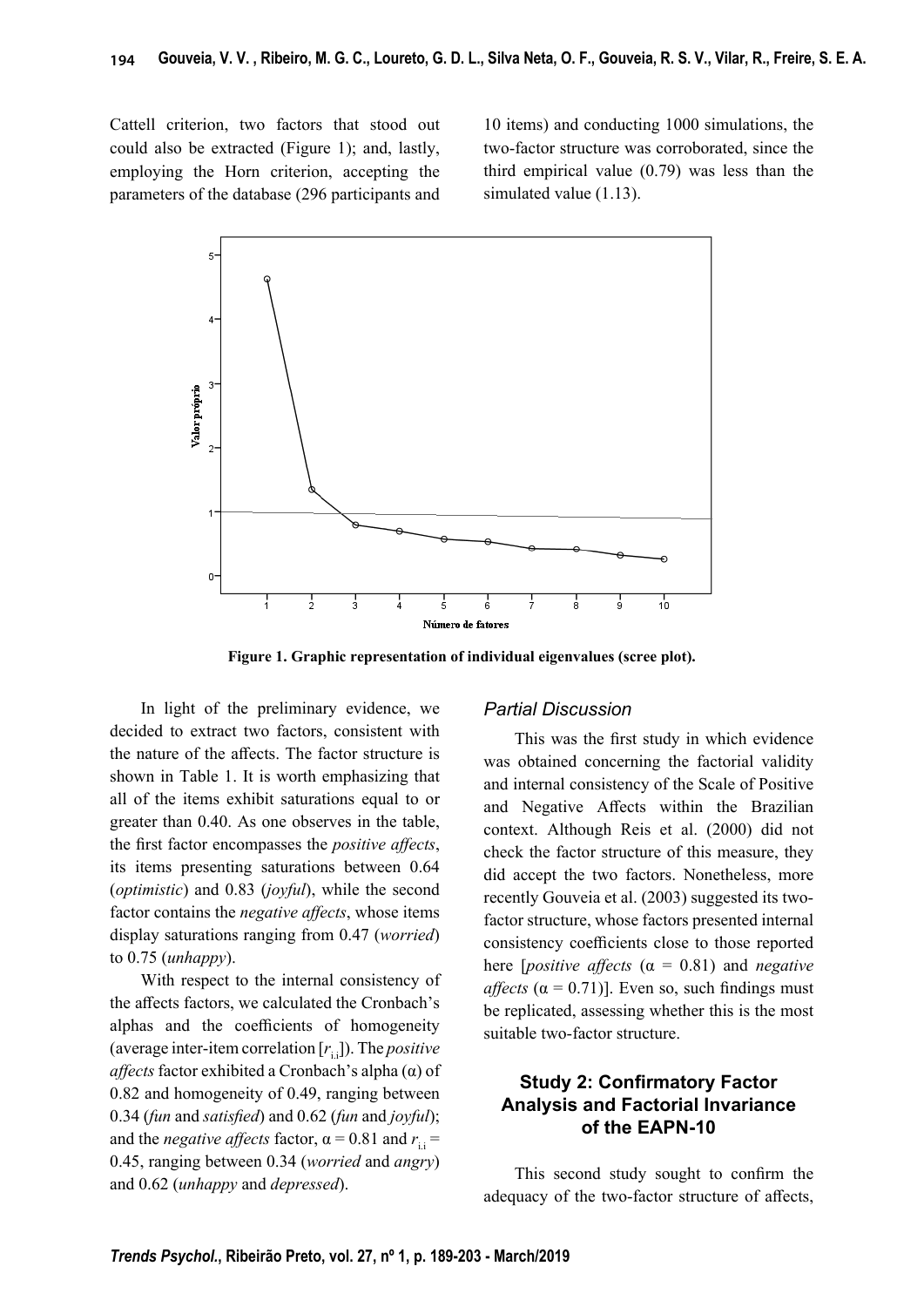| Item                 |              |                     | Factor   |  |  |
|----------------------|--------------|---------------------|----------|--|--|
|                      | Item Content | $\bf I$             | $\rm II$ |  |  |
| $10\,$               | Joyful       | 0.83                | $-0.50$  |  |  |
| 01                   | Happy        | $\boldsymbol{0.80}$ | $-0.50$  |  |  |
| 03                   | Satisfied    | 0.66                | $-0.57$  |  |  |
| 06                   | Fun          | 0.65                | $-0.11$  |  |  |
| ${\bf 08}$           | Optimistic   | 0.64                | $-0.50$  |  |  |
| 09                   | Unhappy      | $-0.63$             | 0.75     |  |  |
| 04                   | Frustrated   | $-0.42$             | 0.70     |  |  |
| $02\,$               | Depressed    | $-0.43$             | 0.59     |  |  |
| $05\,$               | Angry        | $-0.11$             | 0.57     |  |  |
| 07                   | Worried      | $-0.24$             | 0.47     |  |  |
| Number of Items      |              | 5                   | 5        |  |  |
| Individual Value     |              | 4.63                | 1.34     |  |  |
| % Explained Variance |              | 46.3                | 13.4     |  |  |
| Cronbach's Alpha     |              | $0.82\,$            | $0.81\,$ |  |  |

**Table 1** Factor structure of the Scale of Positive and Negative Affects

*Note*. Factor loadings in bold were considered to define the corresponding factor.

as assessed by the EAPN-10. The two-factor structure (Study 1) was thus compared with a one-factor structure (all of the items saturated in a single general affects factor). Furthermore, considering the differences between men and women in relation to affects, whereby women exhibit greater anxiety and depression than men do and tend to harbor negative thoughts and ruminate more frequently (Brody, Hall, & Stokes, 2016; Nolen-Hoeksema, 2012), we checked the factorial invariance of this measure in relation to the sex of the participants.

## *Method*

**Participants, Instruments and Procedure**. This study involved a convenience sample of 313 university students from João Pessoa (Paraíba, Brazil). Their ages ranged from 18 to 62 years  $(M = 23.3; SD = 6.50)$ ; and most of them were female (57.2%), single (85.6%) and Catholic (63.9%) and declared themselves to be of middle-class status (44.1%). The participants answered a questionnaire containing demographic questions (age, sex, marital status, religion and social class) and the EAPN-10. The same procedure described in the previous study was followed and was approved by the Ethics Committee.

**Data Analysis**. R software (version 3.3.2; R Development Core Team, 2015) was employed to analyze the data. In the case of confirmatory factor analysis (CFA), we used the Lavaan package (Rosseel, 2012), employing the covariance matrix as an entry and adopting the Robust Maximum-Likelihood estimator. The following goodness-of-fit indicators were considered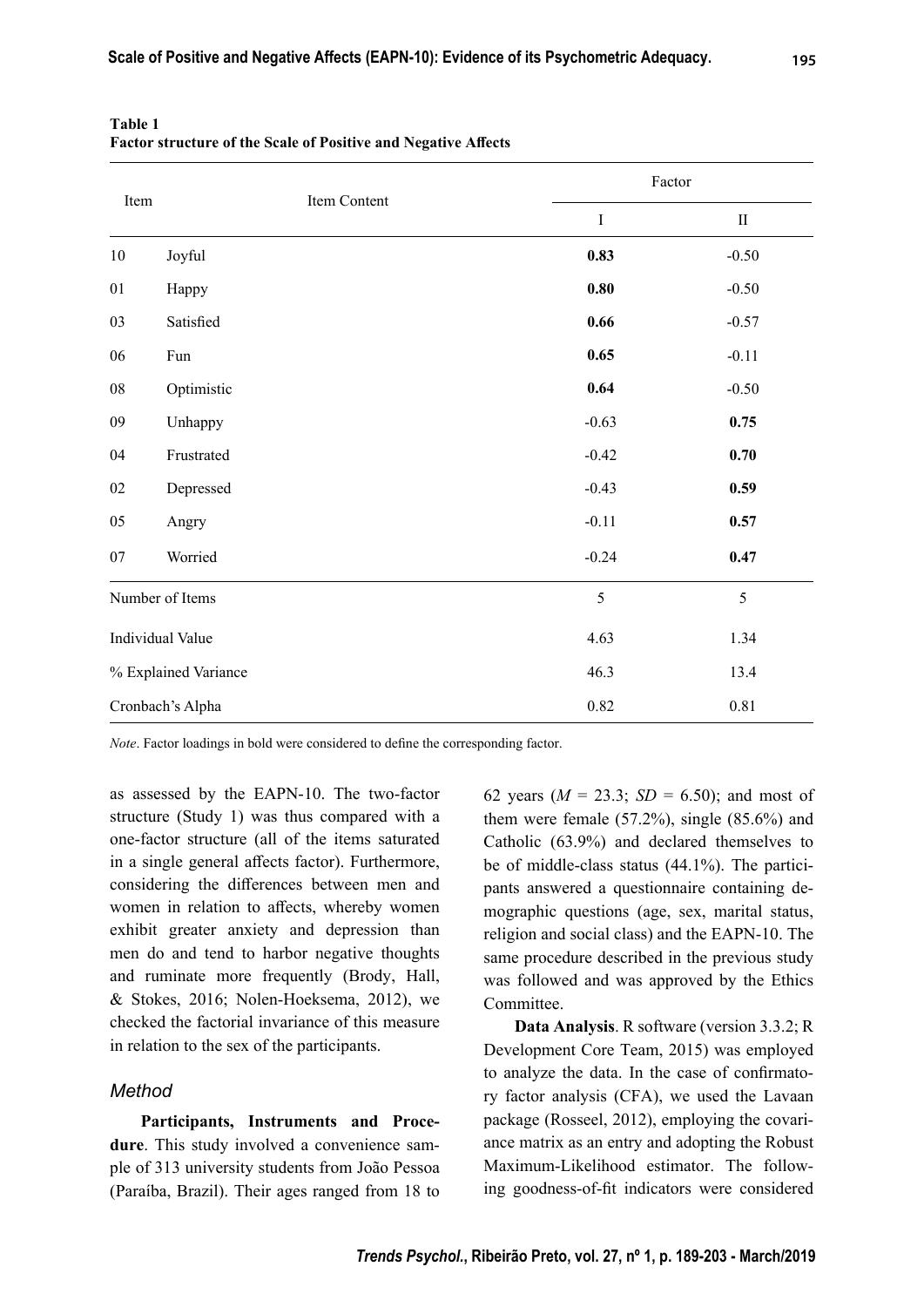(Brown, 2015; Tabachnick & Fidell, 2013): (a) chi-squared per degree of freedom  $(\chi^2/df)$ , acknowledging values between 2 and 3 as recommendable, yet accepting values up to 5; (b) Comparative Fit Index (CFI) and Tucker-Lewis Index (TLI), accepting values equal to or greater than 0.90; (c) Standardized Root Mean Square Residual (SRMR), recognizing a model with a value less than 0.08 as a good fit; and Root Mean Square Error of Approximation (RMSEA), whose recommended values are between 0.05 and 0.08, yet values up to 0.10 were considered acceptable.

With the aim of proving the EAPN-10's factorial invariance, we performed a multigroup confirmatory factor analysis (MGCFA) (semTools Contributors, 2016). Hierarchical models were tested, taking into consideration the following types of invariance: 1. *Configural*: the (two-dimensional) factor model being equal for the groups; 2. *Metric*: equivalent structure and factor loadings (λ); 3. *Scalar*: in addition to the other equivalent parameters, one presumes equality of intercepts (thresholds); and 4. *Residual*: adds the requirement of equal measurement errors (item residuals) across the groups. In order to assess the invariance, we considered the difference of the indicators  $\Delta$ CFI (if less than  $0.01$ , invariant model; Cheung & Rensvold, 2002) and ΔRMSEA (if less than or equal to 0.015, invariant model; Chen, 2007).

## *Results*

First of all, we sought to test the two-factor structure's suitability to the EAPN-10, as was observed in Study 1. CFA revealed the following goodness-of-fit indicators:  $\chi^2$  (34) = 130.13,  $\chi^2/df$  $= 3.82, p < .001, CFI = 0.92, TLI = 0.90, SRMR$  $= 0.05$  and RMSEA  $= 0.07$  (CI90%  $= 0.06$ -0.09). This model proved to be more promising than the one-factor model:  $\chi^2$  (35) = 243.31,  $\chi^2$ /  $df = 6.95, p < .001, CFI = 0.83, TLI = 0.78,$  $SRMR = 0.07$  and  $RMSEA = 0.13$  (CI90% = 0.12-0.15). In fact, when the two models were compared, the two-factor model proved to be statistically more suitable  $[\Delta \chi^2(1) = 28.57, p <$ .001]. We thus adopted the two-factor model, whose item saturations were as follows: *positive*   $a$ *ffects* (*Joyful* = 0.85, *Happy* = 0.70, *Fun* = 0.67, *Optimistic* = 0.66 and *Satisfied* = 0.61) and *negative aff ects* (*Depressed* = 0.80, *Unhappy* = 0.77, *Frustrated* = 0.74, *Worried* = 0.53 and *Angry* = 0.46). None of the factor weights (*lambdas*) were equal to zero ( $\lambda \neq 0$ ;  $z > 1.96$ ,  $p < .05$ ), since the factors were not completely independent ( $r = -0.58$ ,  $p < .001$ ).

Having demonstrated that the two-factor model was more suitable than the one-factor model, we decided to test its invariance in relation to the participants' sex. The results are shown below, in Table 2.

#### **Table 2**

|     |                       | Goodness-of-Fit Indicators |            |              | Invariance Test |               |  |
|-----|-----------------------|----------------------------|------------|--------------|-----------------|---------------|--|
|     |                       | $\chi^2$ (df)              | <b>CFI</b> | <b>RMSEA</b> | $\triangle$ CFI | <b>ARMSEA</b> |  |
| Sex | Configural Invariance | 175.90 (68)                | 0.91       | 0.08         |                 |               |  |
|     | Metric Invariance     | 179.67 (76)                | 0.92       | 0.07         | 0.005           | 0.007         |  |
|     | Scalar Invariance     | 186.69 (84)                | 0.92       | 0.07         | 0.001           | 0.003         |  |
|     | Residual Invariance   | 202.21 (94)                | 0.92       | 0.06         | 0.004           | 0.001         |  |

According to the above table, adopting the aforementioned criteria ( $\Delta$ CFI < 0.01 and  $\triangle$ RMSEA  $\leq$  0.015), the *configural*, *metric*, *scalar* and *residual* invariance parameters of this measure were corroborated. Accordingly, bearing in mind that the EAPN-10 exhibits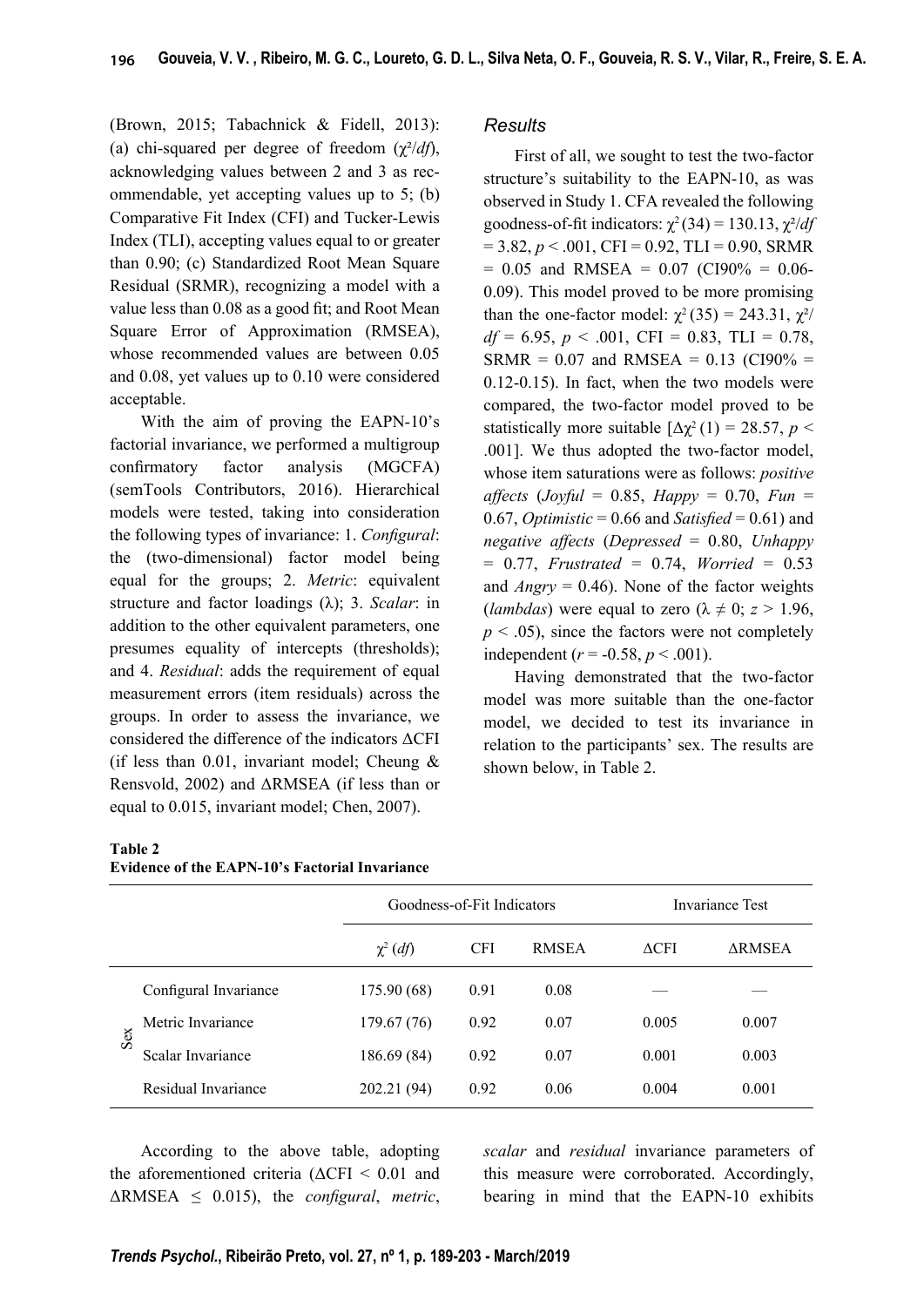complete factorial invariance, it can be employed to compare men and women. Lastly, we calculated the indicators of internal consistency of the affects, which presented the following Cronbach's alphas (*negative affects* = 0.80 and *positive*  $\text{affects} = 0.82$  and coefficients of homogeneity (*negative affects* = 0.45 and *positive affects* =  $0.50$ .

## *Partial Discussion*

The appropriateness of treating the Scale of Positive and Negative Affects as a two-factor measure has thus been confirmed, avoiding mentioning affects without differentiating their type. Nonetheless, such findings slightly differ from the literature, which suggests that the affects are independent (Watson et al., 1988). Although men and women can experience affects differently, the results corroborate the EAPN-10's invariance in relation to the participants' sex, taking into account the criteria that are commonly adopted (Chen, 2007; Cheung & Rensvold, 2002). Furthermore, this measure exhibited satisfactory coefficients of internal consistency, higher than the generally accepted thresholds (Clark & Watson, 1995; Pasquali, 2003). Hence, having assessed the measure's structure and factorial invariance, what remained to be done was to discover whether it exhibits evidence of criterion validity, correlating itself with variables with which it should correlate hypothetically.

## **Study 3: Criterion Validity of the Scale of Positive and Negative Affects**

This study sought to gather evidence of the EAPN-10's psychometric adequacy, assessing the extent to which its scores on positive affects are positively correlated with indicators of subjective well-being (i.e., vitality, positivity, and optimism), meanwhile its scores on negative affects are positively correlated with psychological ill-being / discomfort (i.e., anxiety, depression, and stress).

**Participants**. Study 3 considered the participation of students from a public university in João Pessoa (Paraíba, Brazil). Their mean age was 23.1 years (ranging from 18 to 52 years; *SD*  $= 5.65$ ), and most of them were female (54.6%), single (85.8%) and Catholic (51.7%) and perceived themselves as belonging to the middle class (55%). This was a convenience sample, featuring participants who, present in the classroom, consented to participating voluntarily.

**Instruments and Procedure**. This study adhered to the same procedure described in Studies 1 and 2, with the participants responding, as in the previous two studies, to a booklet containing the Scale of Positive and Negative Affects and a demographic questionnaire, as well as the following measures:

*Subjective Vitality Scale*. Designed by Ryan and Frederick (1997), this scale was adapted to the Brazilian context by Gouveia et al. (2012), measuring a single factor made up of six items (e.g., *I want to live each new day*; *I feel vitalized*). These items are rated according to a seven-point Likert scale ranging from 1 (*Not at all true*) to 7 (*Completely true*). Its internal consistency (Cronbach's alpha,  $\alpha$ ) was 0.73.

*Positivity Scale*. Proposed by Caprara et al. (2012), this scale was adapted to the Brazilian context by Souza, Araújo, Gouveia, Coelho, and Gouveia (2014). It measures a general factor of tendencies to assess people's lives and experiences from a positive standpoint, and is made up of eight items (e.g., *I have great faith in the future*; *I generally feel self-confident*), which are rated on a five-point scale ranging from 1 (*Completely disagree*) to 5 (*Completely agree*). Its Cronbach's alpha was 0.85.

*Life Orientation Test – Revised* (LOT-R). This measure was developed by Scheier, Carver, and Bridges (1994) for the purpose of assessing dispositional optimism and was adapted to the Brazilian context by Bastianello, Pacico, and Hutz (2014). It consists of ten items that measure a continuum that ranges from optimism (e.g., *In times of uncertainty, I usually expect the best*) to pessimism (e.g., *I rarely expect good things for myself*). The participants rated the items according to a five-point scale ranging from 1 (*Completely disagree*) to 5 (*Completely agree*). Its internal consistency ( $α$ ) was 0.80.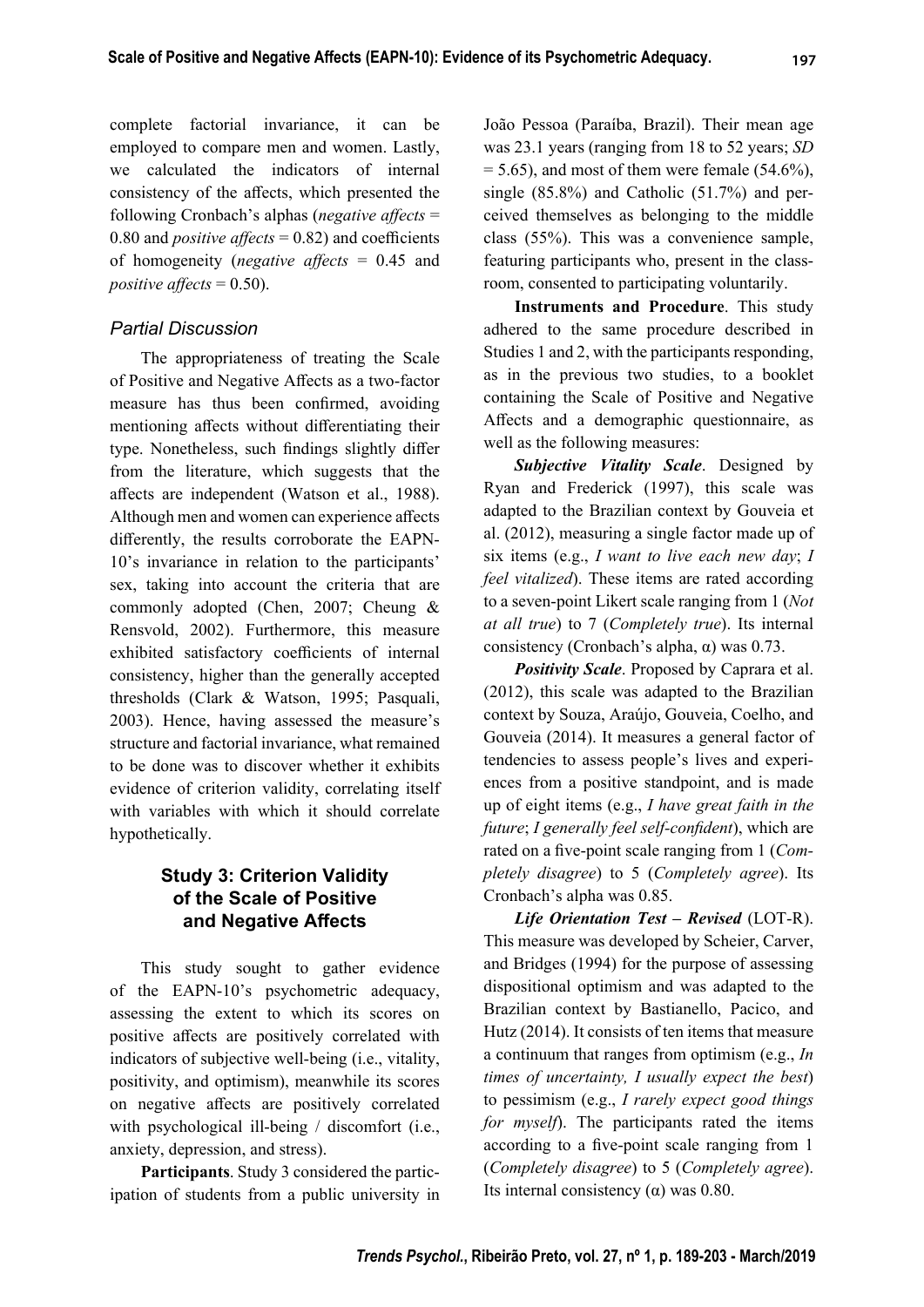*Depression, Anxiety and Stress Scale – Short Form* (DAAS-21). This instrument was developed by Lovibond and Lovibond (1995) and was adapted to the Brazilian context by Vignola and Tucci (2014). It seeks to assess symptoms of psychological discomfort in clinical and nonclinical adult populations and consists of 21 items divided into three subscales: *anxiety* (e.g., *I perceived that my mouth was dry*; *I experienced trembling [for example, in my hands]*), *depression* (e.g., *I was unable to experience positive feelings*; *I was unable to feel enthusiastic about anything*) and *stress* (e.g., *I found it diffi cult to relax*; *I experienced diffi culty in calming myself down*). These items are rated on a four-point scale ranging from 0 (*This week I did not experience this at all*) to 3 (*I experienced this most of the time during the week*). The Cronbach's alphas for these factors were above 0.90.

**Data Analysis**. We employed R software (version 3.3.2; R Development Core Team, 2015) to analyze the data. In addition to the descriptive statistics (frequency, mean, standard deviation), we also calculated the Cronbach's alphas, the average inter-item correlation and the Pearson coefficient of correlation  $(r)$  between the affects scale and the other criterion-variables.

### *Results*

As mentioned above, we calculated the correlations between the positive/negative aff ects and the indicators of psychological well/ ill-being, obtaining criterion validity evidence, as shown in Table 3 below. We emphasize that the correlation coefficients we observed cannot be attributed to the variation in the internal consistency of the affects measure, whose factors exhibited acceptable indicators: *negative affects*  $(\alpha = 0.80; r_{ii} = 0.43)$  and *positive affects* ( $\alpha =$  $0.83; r_{11} = 0.50$ .

| Table 3                                                                                |  |  |
|----------------------------------------------------------------------------------------|--|--|
| <b>Correlations between EAPN-10 Factors and Psychological Well/Ill-Being Variables</b> |  |  |

|                     | $\mathbf{1}$ | $\overline{2}$ | 3       | $\overline{4}$ | 5       | 6    | 7    | $8\,$ |
|---------------------|--------------|----------------|---------|----------------|---------|------|------|-------|
| 1. Positive Affects |              |                |         |                |         |      |      |       |
| 2. Negative Affects | $-0.62$      |                |         |                |         |      |      |       |
| 3. Positivity       | 0.70         | $-0.59$        |         |                |         |      |      |       |
| 4. Vitality         | 0.71         | $-0.53$        | 0.73    |                |         |      |      |       |
| 5. Optimism         | 0.51         | $-0.40$        | 0.55    | 0.49           |         |      |      |       |
| 6. DASS-Total       | $-0.52$      | 0.64           | $-0.50$ | $-0.53$        | $-0.40$ |      |      |       |
| 7. Depression       | $-0.59$      | 0.66           | $-0.60$ | $-0.62$        | $-0.46$ | 0.87 |      |       |
| 8. Anxiety          | $-0.41$      | 0.52           | $-0.38$ | $-0.43$        | $-0.34$ | 0.91 | 0.70 |       |
| 9. Stress           | $-0.40$      | 0.52           | $-0.49$ | $-0.40$        | $-0.29$ | 0.91 | 0.67 | 0.80  |
|                     |              |                |         |                |         |      |      |       |

*Note*. All correlations are statistically significant ( $p < .001$ ).

The positive affects scores were directly correlated ( $p < .001$ ) with *optimism* ( $r = 0.50$ ), *positivity*  $(r = 0.70)$  and *vitality*  $(r = 0.71)$ ; and inversely correlated with indicators of psychological discomfort or ill-being (*p* < .001): *DASS* general score  $(r = -0.52)$ , *stress*  $(r = -0.40)$ ,

*anxiety* ( $r = -0.41$ ) and *depression* ( $r = -0.59$ ). In contrast, the negative affects were positively correlated  $(p < .001)$  with the total score of the *DASS* ( $r = 0.64$ ) and its specific factors [*anxiety*  $(r = 0.52)$ , *stress*  $(r = 0.52)$  and *depression*  $(r = 0.52)$ 0.66)]; and negatively correlated with *optimism*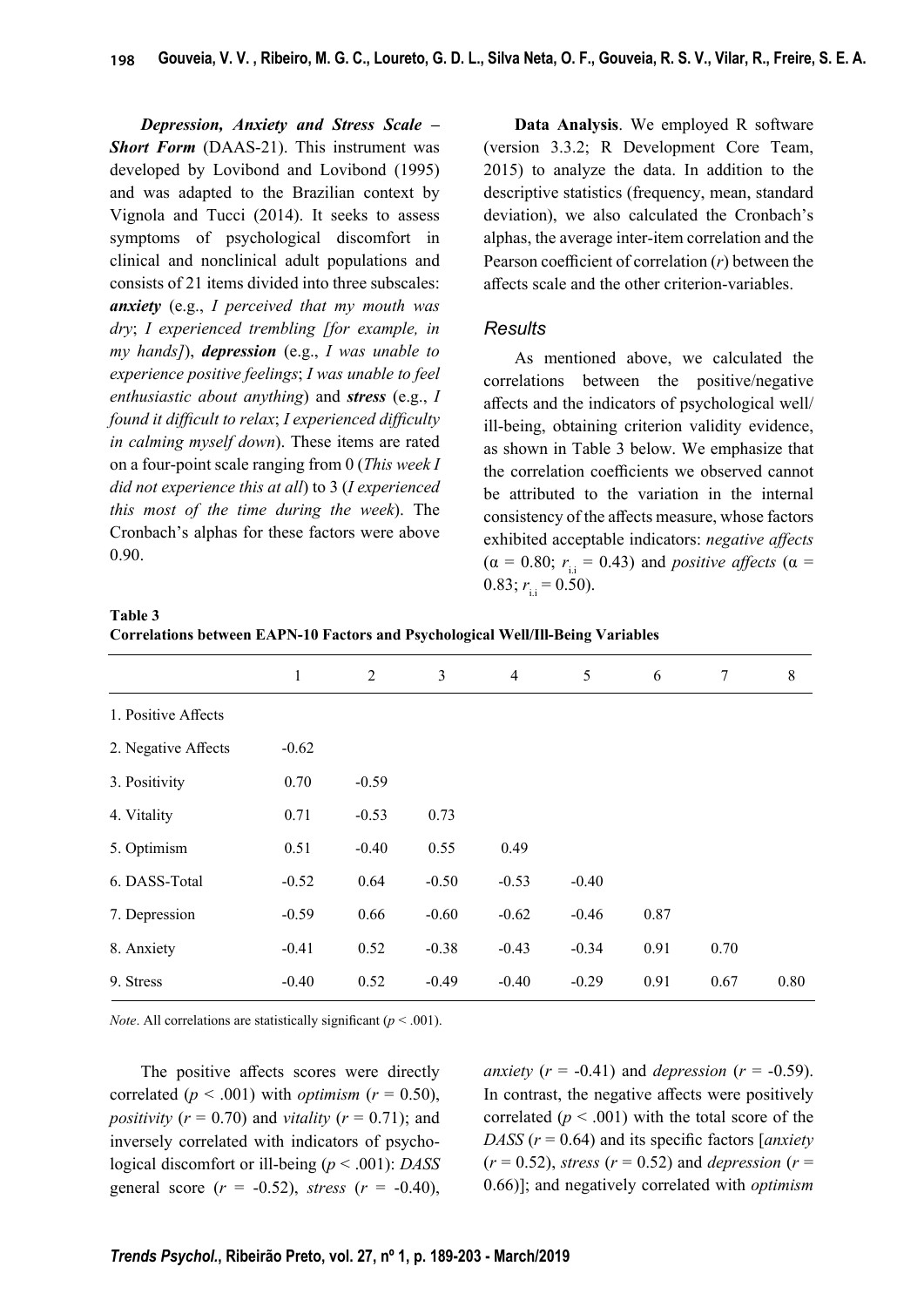$(r = -0.40)$ , *vitality*  $(r = -0.53)$  and *positivity*  $(r = -0.40)$  $= -0.59$ ).

## *Partial Discussion*

As confirmed above, the EAPN-10 exhibited criterion validity evidence. Specifically, as expected (Wood et al., 2011), its *positive affects* factor was positively correlated with well-being indicators and negatively correlated with indicators of psychological discomfort. In contrast, its *negative affects* factor exhibited a contrary pattern of correlations with these criterion variables.

## **General Discussion**

This article's general objective was to furnish psychometric evidence of the Scale of Positive and Negative Affects (EAPN-10) within the Brazilian context. Specifically, we sought to assess the scale's factor structure and internal consistency, also gathering evidence of its criterion validity. We hope that this objective has been achieved, discussing the principal findings.

In the first study (Study 1), basing ourselves on the Classical Test Theory approach, we checked the discriminative power of the EAPN-10's items. To do so, we adopted a stricter criterion, corresponding to the median (Pasquali, 2003), proving that all of the items discriminated satisfactorily. Next, in Study 1 and in the following two tests, we assessed evidence of the scale's factorial validity, internal consistency and criterion validity, which are dealt with separately below.

## *Evidence of Factorial Validity*

As a starting point, we employed an exploratory approach to assess the EAPN-10's factor structure, performing an analysis of the principal axes (Study 1). Considering various criteria (Kaiser, Cattel, and Horn), we identified a two-factor solution for this measure, corresponding to positive and negative affects. The next step was to check the adequacy of this structure by way of an independent sample (Study 2), an occasion on which we observed goodnessof-fit indicators that were acceptable and more

promising for the two-factor model than for the one-factor model (Brown, 2015; Tabachnick & Fidell, 2013). Hence, the two-dimensional perspective of affects was corroborated, conceiving the affects as possessing positive and negative valences (Larsen & Diener, 1992; Russell, 2003), as was previously suggested by Diener and Emmons (1984) and adopted in the study by Reis et al. (2000), which served as the basis for the development of this scale.

In addition to gathering evidence of the measure's factorial validity, clearly identifying the two dimensions of affects, in Study 2 its absolute factorial invariance (i.e., *configural*, *metric*, *scalar* and *residual*) was confirmed (Chen, 2007; Cheung & Rensvold, 2002). Such factorial invariance took into account the participants' sex, since the studies show that this variable is important for explaining differences in the degree to which the affects are experienced, especially in relation to the negative affects, which are more descriptive of women (Nolen-Hoeksema, 2012; Zanon et al., 2013). Therefore, these findings suggest that eventual differences between the sexes can be attributed to the levels they exhibit in the corresponding latent trait (e.g., negative affects) and not to the lack of equivalence of the scale's parameters (Nimon & Reio, 2011; Sass, 2011).

## *Evidence of Internal Consistency*

We assessed two indicators of internal consistency: Cronbach's alpha (α) and the homogeneity coefficient  $(r_{ij})$ . The literature recommends a Cronbach's alpha of 0.70 or higher (Pasquali, 2003; Tabachnick & Fidell, 2013) and an inter-item correlation of at least 0.20 (Clark & Watson, 1995). In all three studies, we checked these parameters, observing alpha and homogeneity values equal to or greater than 0.80 and 0.40, respectively, and thus evidencing the EAPN-10's internal consistency. Furthermore, comparing the alphas of the positive and negative affects factors in the three studies, we found them to be invariant  $(M<sub>H-W</sub> < 1$ ; Hakstian & Whalen, 1976). Hence, there is evidence of this affects measure's internal consistency, with indicators that are even more promising than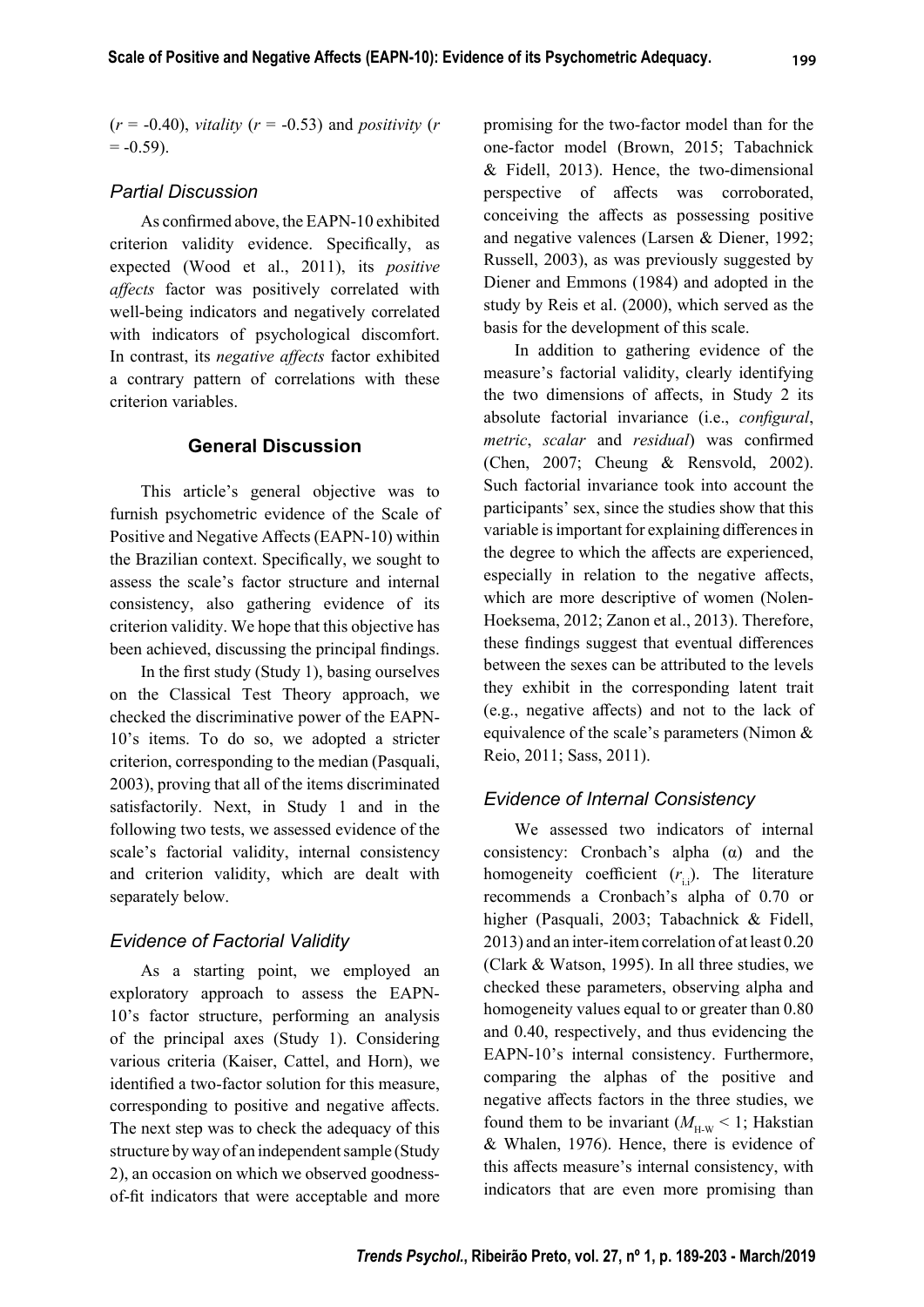those recommended in the literature (e.g., Clark & Watson, 1995; Cohen, Swerdlik, & Sturman, 2014).

## *Evidence of Criterion Validity*

In Study 3, we sought to gather evidence that the EAPN-10 could associate or explain indicators of psychological well/ill-being (criterion validity). In line with the literature, the positive affects proved to be directly and more strongly correlated with indicators of well-being (positivity, optimism and vitality; Alarcon et al., 2013; Caprara, Eisenberg, & Alessandri, 2017; Carver & Scheier, 2014; Ryan & Frederick, 1997; Zhang et al., 2014), while the negative affects were directly and more strongly correlated with indicators of psychological ill-being or discomfort, such as anxiety, depression and stress (Reis et al., 2000). Nonetheless, contrary to what is suggested in the literature (Watson et al., 1988), the positive and negative affects did not prove to be completely independent, negatively correlating themselves with ill-being and well-being, respectively, and thus capable of being treated as elements of the general dimension of well-being (Fonseca, Chaves, & Gouveia, 2006).

Despite the findings mentioned above, the studies presently under discussion are not free of limitations. The samples we considered – which were convenience samples made up of people present in the classroom who voluntarily consented to participating in the study – certainly impose restrictions. Although university students, most of whom are middle-class youths, are not the majority in Brazil, including them in studies not only is a problem in this country, but also is capable of producing uncertainties in relation to generalizing and replicating the findings (Peterson & Merunka, 2014). This implies that one must consider people of different age groups that represent the general population, minority groups (e.g., homosexuals, blacks) and those who seek psychological help, assessing the adequacy and applicability of this measure.

Notwithstanding the aforementioned, there also are potential limitations with respect to the EAPN-10's psychometric parameters, thus requiring further studies. For example, the present study focused on internal consistency as an indicator of reliability, but it could be promising to examine evidence of the measure's temporal stability (test-retest); it could be equally useful to gather evidence of its convergent validity with respect to other affects measures, such as the PANAS (Watson et al., 1988; Zanon & Hutz, 2014) or the EA (Zanon et al., 2013).

Regarding future studies, due to the abovementioned inconsistency in relation to positive and negative affects being independent (orthogonal) or interdependent (oblique; Barrett & Russell, 1999; Galinha, Pereira, & Esteves, 2013; Watson et al., 1988), we recommend performing confirmatory factor analyses in which the correlation between the factors is specified, testing at least three models: absolute independence (constrain  $\Phi = 0$ ), partial interdependence (constrain  $\Phi = 0.50$  and absolute interdependence (constrain  $\Phi = 1$ ). It might also be interesting to check the variation of the affects during the life cycle (infancy/childhood, adolescence, adult phase and the Third Age), assessing whether linear and/or curvilinear changes occur, or even administering this scale to the same group at different moments in order to ascertain whether the affects can be more adequately classified as states or traits, along the lines of the study by Merz and Roesch (2011).

In conclusion, the EAPN-10 is an instrument that exhibits favorable evidence of factorial validity, criterion validity and internal consistency, being appropriate and useful for mapping positive and negative affects within the Brazilian context. The measure can thus be employed to assess people's affects, also favoring the identification of their antecedent potentials (e.g., sex, age, personality traits) and consequent potentials (e.g., self-esteem, academic performance, suicidal ideation).

## *Authors' Contributions*

Substantial contribution in the concept and design of the study: Valdiney Veloso Gouveia.

Contribution to data collection: Olindina Fernandes da Silva Neta e Maria Gabriela Costa Ribeiro.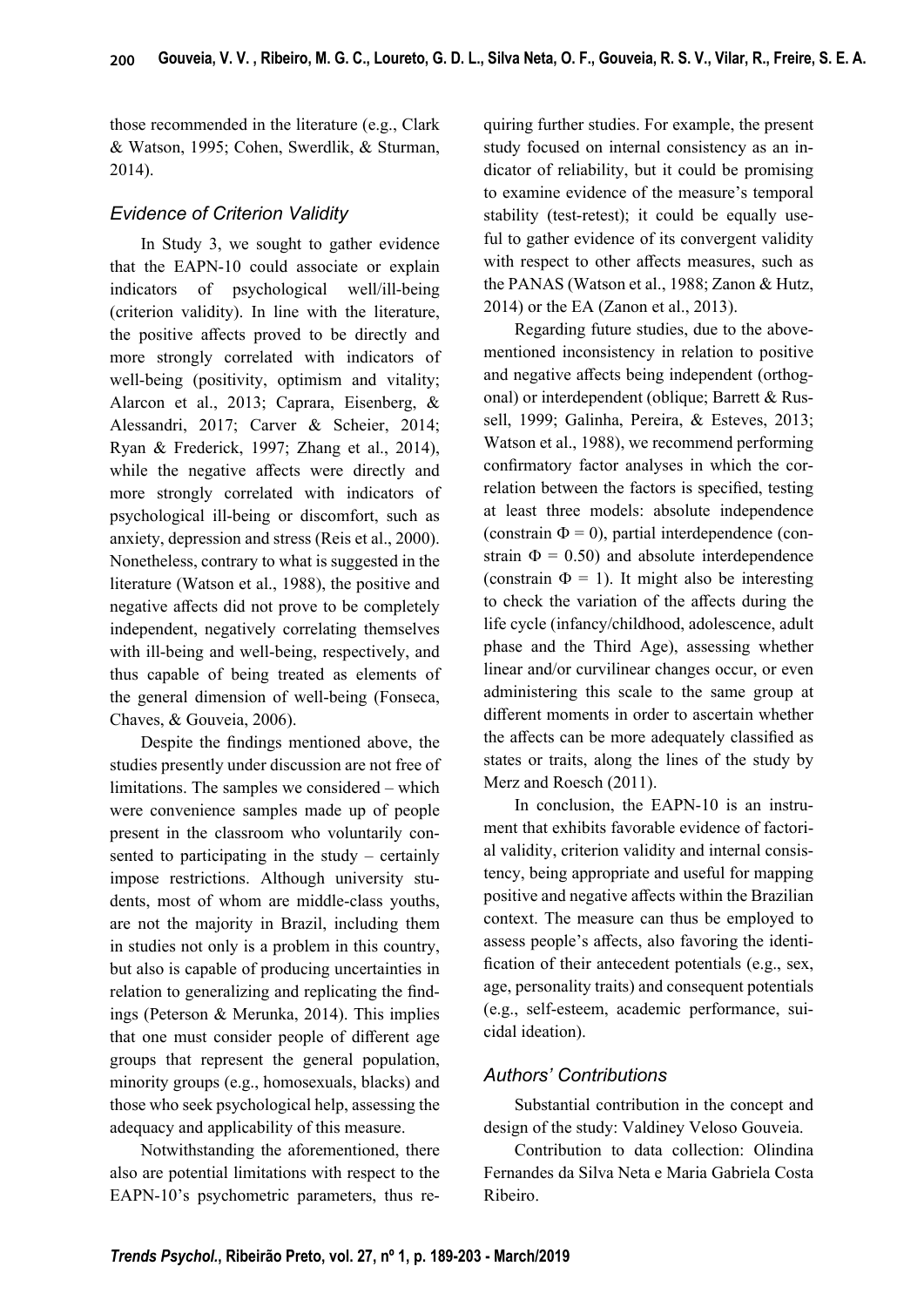Contribution to data analysis and interpretation: Gleidson Diego Lopes Loureto e Roosevelt Vilar.

Contribution to manuscript preparation: Rildésia S. V. Gouveia.

Contribution to critical revision, adding intelectual content: Valdiney Veloso Gouveia e Sandra Elisa de Assis Freire.

### *Confl icts of interest*

The authors declare that they have no conflict of interest related to the publication of this manuscript.

### **References**

- Alarcon, G. M., Bowling, N. A., & Khazon, S. (2013). Great expectations: A meta-analytic examination of optimism and hope. *Personality and Individual Diff erences*, *54*, 821-827. doi: 10.1016/j.paid.2012.12.004
- Barrett, L. F., & Russell, J. A. (1999). The structure of current affect: Controversies and emerging consensus. *Current Directions in Psychological Science*, *8*, 10-14.
- Bastianello, M. R., Pacico, J. C., & Hutz, C. S. (2014). Optimism, self-esteem and personality: Adaptation and validation of the Brazilian version of the Revised Life Orientation Test (LOT-R). *Psico-USF, 19*(3), 523-531. http:// dx.doi.org/10.1590/1413-827120140190030
- Brody, L. R., Hall, J. A., & Stokes, L. R. (2016). Gender and emotion: Theory, findings, and context. In L. F. Barret, M. Lewis, & J. M. Haviland-Jones (Eds.), *Handbook of emotions* (Vol. 4, pp. 369-392). New York: The Guilford Press.
- Brown, T. A. (2015). *Confirmatory factor analysis for applied research*. New York: The Guilford Press.
- Caprara, G. V., Alessandri, G., Eisenberg, N., Kupfer, A., Steca, P., Caprara, M. G., & Abela, J. (2012). The positivity scale. *Psychological Assessment, 24*, 701-712. doi: 10.1037/a0026681
- Caprara, G. V., Eisenberg, N., & Alessandri, G. (2017). Positivity: The dispositional basis of happiness. *Journal of Happiness Studies*, *18*, 353-371. doi: 10.1007/s10902-016-9728-y
- Carvalho, H. W. D., Andreoli, S. B., Lara, D. R., Patrick, C. J., Quintana, M. I., Bressan, R. A., ...Jorge, M. R. (2013). Structural validity and reliability of the Positive and Negative Affect Schedule (PANAS): Evidence from a large Brazilian community sample. *Revista Brasileira de Psiquiatria*, *35*, 169-172. doi: 10.1590/1516- 4446-2012-0957
- Carver, C. S., & Scheier, M. F. (2014). Dispositional optimism. *Trends in Cognitive Sciences*, *18*, 293-299. doi: 10.1016/j.tics.2014.02.003
- Chen, F. F. (2007). Sensitivity of goodness of fit indexes to lack of measurement invariance. *Structural Equation Modeling*, *14*, 464-504. doi: 10.1080/10705510701301834
- Cheung, G. W., & Rensvold, R. B. (2002). Evaluating goodness-of-fit indexes for testing measurement invariance. *Structural Equation Modeling, 9*(2), 233-255.
- Clark, L. A., &, Watson, D. (1995). Constructing validity: Basic issues in objective scale development. *Psychological Assessment, 7*, 309- 319.
- Cohen, J., Pham, M., & Andrade, E. (2008). The nature and role of affect in consumer behavior. In C. P. Haugtvedt, P. Herr, & F. Kardes, *Handbook of consumer psychology* (pp. 297- 348). Mahwah, NJ: Erlbaum.
- Cohen, R. J., Swerdlik, M. E., & Sturman, E. D. (2014). *Testagem e avaliação psicológica: Introdução a Testes e Medidas* (8th ed.). São Paulo, SP: AMGH.
- DeNeve, K. M., & Cooper, H. (1998). The happy personality: A meta-analysis of 137 personality traits and subjective well-being. *Psychological Bulletin*, *124*, 197-229.
- Diener, E. (1984). Subjective well-being. *Psychological Bulletin*, *95*, 542-575.
- Diener, E., & Emmons, R. E. (1984). The independence of positive and negative affect. Journal of *Personality and Social Psychology*, *47*, 1105- 1117. doi: 10.1037/0022-3514.47.3.580
- Diener, E., Kanazawa, S., Suh, E. M., & Oishi, S. (2015). Why people are in a generally good mood. *Personality and Social Psychology Review*, *19*, 235- 256. doi: 10.1177/1088868314544467
- Diener, E., Pressman, S. D., Hunter, J., & Delgadillo-Chase, D. (2017). If, why, and when subjective well-being influences health, and future needed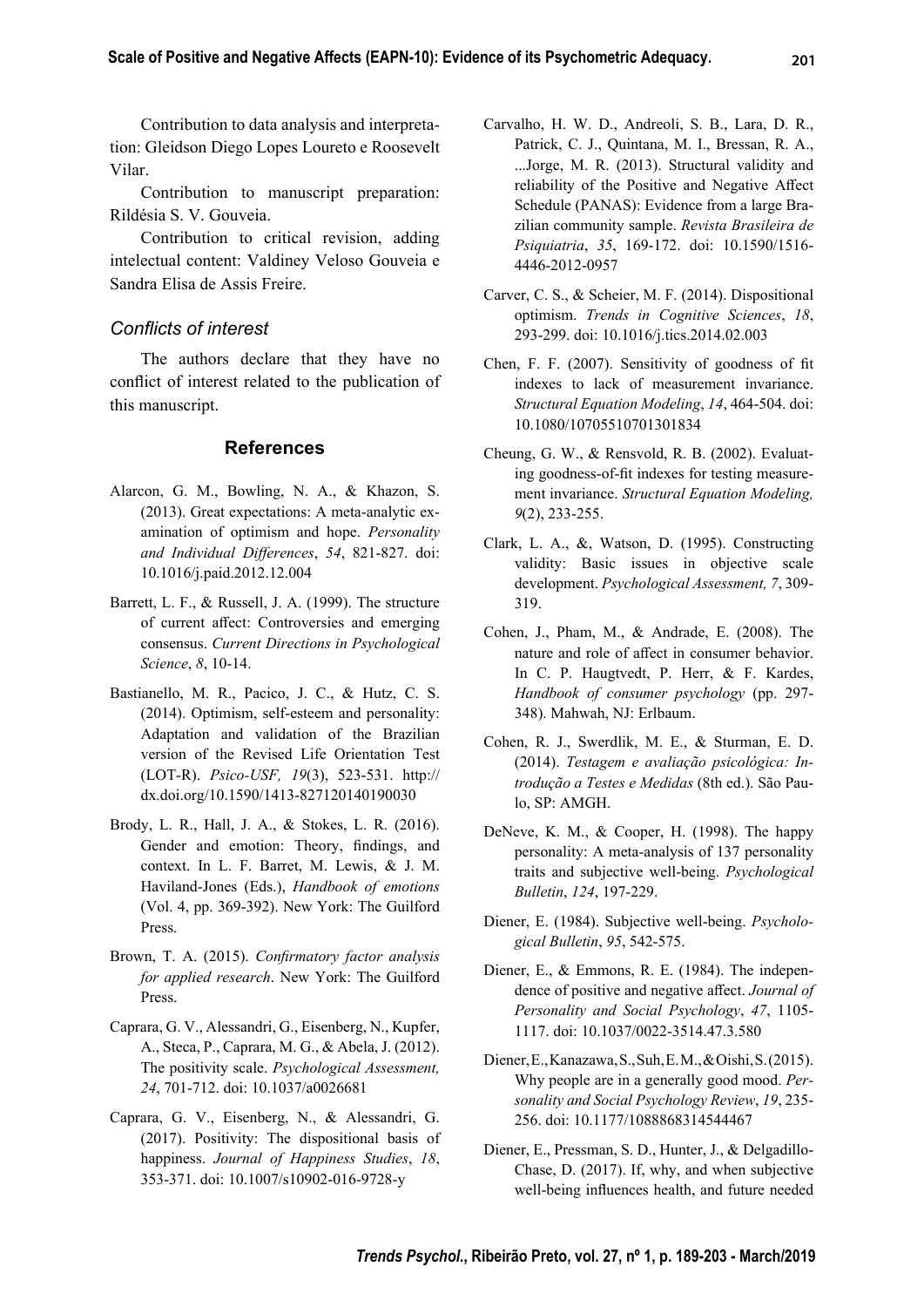research. *Applied Psychology: Health and Well-Being*, 133-167. doi: 10.1111/aphw.12090

- Fonseca, P. N., Chaves, S. S. S., & Gouveia, V. V. (2006). Professores do ensino fundamental e bem-estar subjetivo: Uma explicação baseada em valores. *Psico-USF*, *11*(1), 45-52. doi: 10.1590/S1413-82712006000100006
- Gaderman, A., & Zumbo, B. D. (2007). Investigating the intra-individual variability and trajectories of subjetive well-being. *Social Indicators Research*, *81*, 1-33. doi: 10.1007/s11205-006- 0015-x
- Galinha, I. C., Pereira, C. R., & Esteves, F. G.  $(2013)$ . Confirmatory factor analysis and temporal invariance of the positive and negative affect schedule (PANAS). Psicologia: Reflexão *e Crítica*, *26*, 671-679. doi: 10.1590/S0102- 79722013000400007
- Gouveia, V. V., Chaves, S. D. S., Oliveira, I. D., Dias, M. R., Gouveia, R. S., & Andrade, P. D. (2003). A utilização do QSG-12 na população geral: Estudo de sua validade de construto. *Psicologia: Teoria e Pesquisa*, *19*, 241-248.
- Gouveia, V. V., Milfont, T. L., Gouveia, R. S., de Medeiros, E. D., Vione, K. C., & Soares, A. K. S. (2012). Escala de Vitalidade Subjetiva–EVS: Evidências de sua adequação psicométrica. *Psicologia: Teoria e Pesquisa*, *28*, 05-13. http://dx.doi.org/10.1590/S0102- 37722012000100002
- *Hakstian*, A. R., & *Whalen*, T. E. (1976). A K-sample significance test for independent alpha coefficients. *Psychometrika, 41*, 219-231.
- He, F., Cao, R., Feng, Z., Guan, H., & Peng, J. (2013). The impacts of dispositional optimism and psychological resilience on the subjective well-being of burn patients: A structural equation modelling analysis. *PloS One*, *8*, 1-10. doi: 10.1371/journal.pone.0082939
- Larsen, J. T. (2007). *Ambivalence*. In R. F. Baumeister & K. D. Vohs (Eds.), *Encyclopedia of social psychology* (pp. 31-35). Thousand Oaks, CA: Sage. http://dx.doi.org/10.4135/9781412956253
- Larsen, R. J., & Diener, E. (1992). Promises and problems with the circumplex model of emotion. In M. S. Clark (Ed.), *Review of personality and social psychology* (Vol. 13, pp. 25-59). Newbury Park, CA: Sage.
- Lovibond, P. F., & Lovibond, S. H. (1995). The structure of negative emotional states: Comparison of

the Depression Anxiety Stress Scales (DASS) with the Beck depression and anxiety inventories. *Behaviour Research and Therapy, 33*, 335- 343. doi: 10.1016/j.rbp.2012.05.003

- Lyubomirsky, S., King, L., & Diener, E. (2005). The benefits of frequent positive affect: Does happiness lead to success? *Psychological Bulletin, 131*, 803-855. doi: 10.1037/0033-2909.131.6.803
- Merz, E. L., & Roesch, S. C. (2011). Modeling trait and state variation using multilevel factor analysis with PANAS daily diary data. *Journal of Research in Personality*, *45*, 2-9. doi: 10.1016/j. jrp.2010.11.003
- Nimon, K., & Reio, T. G., Jr. (2011). Measurement invariance: A foundational principle for quantitative theory building. *Human Resource Development Review, 10*(2), 198-214.
- Nolen-Hoeksema, S. (2012). Emotion regulation and psychopathology: The role of gender. *Annual Review of Clinical* Psychology, *8*, 161-187. doi: 10.1146/annurev-clinpsy-032511-143109
- Pasquali, L. (2003). *Psicometria: Teoria dos testes na Psicologia e na Educação*. Petrópolis, RJ: Vozes.
- Peterson, R. A., & Merunka, D. R. (2014). Convenience samples of college students and research reproducibility. *Journal of Business Research*, *67*, 1035-1041. doi: 10.1016/j. jbusres.2013.08.010
- R Development Core Team. (2015). *R: A language and environment for statistical computing*. Retrieved from https://cran.r-project.org/doc/manuals/fullrefman.pdf
- Reis, H. T., Sheldon, K. M., Gable, S. L., Roscoe, J., & Ryan, R. M. (2000). Daily well-being: The role of autonomy, competence, and relatedness. *Personality and Social Psychology Bulletin*, *26*, 419-435.
- Rosseel, Y. (2012). Lavaan: An R package for structural equation modeling. *Journal of Statistical Software, 48*, 1-36. doi: 10.18637/jss.v048.i02
- Russell, J. A. (2003). Core affect and the psychological construction of emotion. *Psychological Review*, *110*, 145-172. doi: 10.1037/0033- 295X.110.1.145
- Russell, J. A., & Carroll, J. M. (1999). On the bipolarity of positive and negative affect. *Psychological Bulletin*, *125*, 3-30. doi: 10.1037/0033- 2909.125.1.3